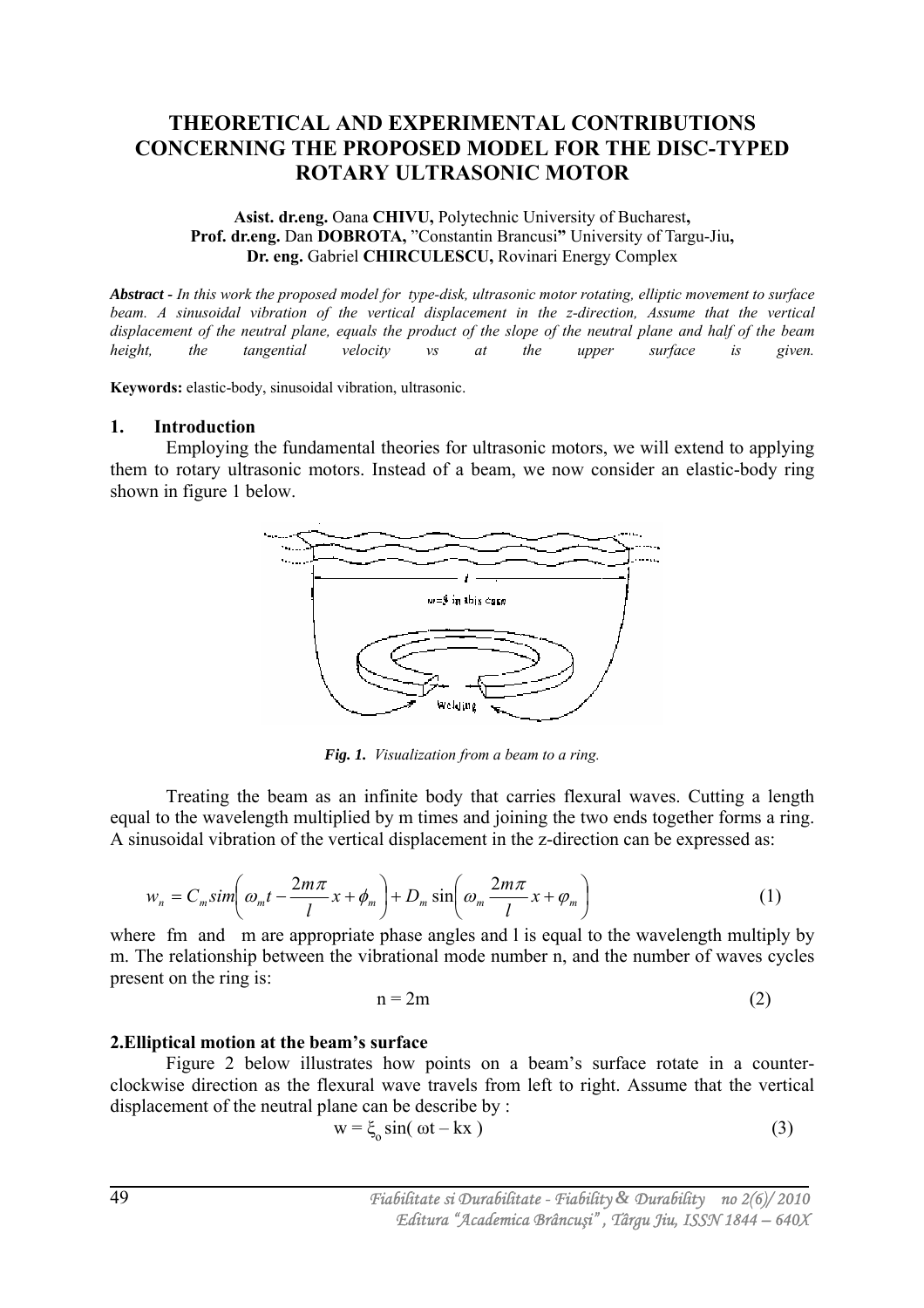

*Fig. 2. Points at beam's surface rotate counterclockwise in an elliptical motion.* 

As depicted in figure 2, the displacement  $\mu$  in the x direction equals the product of the slope of the neutral plane and half of the beam height.

$$
= (k\xi_h h/2) \cos(\omega t - kx)
$$
 (4)

Since  $k = 2\pi/\lambda$ , we obtain,

 $\mathbf u$ 

$$
u = (\pi \xi_0 h / \lambda) \cos(\omega t - kx)
$$
 (5)

 We observe that the ratio of the minor to the major axis of an ellipse is given by  $\pi h/\lambda$ . By differentiating equation (5) with respect to time, we will derive the tangential velocity of each point at the beam's surface as follows,

$$
\frac{du}{dt} = \frac{-\omega\pi\xi h}{\lambda}\sin(\omega t - kx) \tag{6}
$$

We have assumed that phases A and B are identical except with a 90 phase difference in position and time. Let  $\xi_A$  and  $\xi_B$  be the amplitudes at the neutral plane of phases A and B respectively Then we will have,  $w = \xi_A \sin \omega t \sin kx + \xi_B \cos \omega t \cos kx$ 

$$
u = -\frac{h \mathcal{G}w}{2\mathcal{G}x} \tag{7}
$$

The tangential velocity vs at the upper surface is given by

$$
v_s = \frac{\theta u}{\theta t} = -\frac{h \mathcal{L}^2 w}{2 \mathcal{R} \mathcal{R} t} = -\frac{h k \omega}{2} \left( \xi_A \cos \omega t \cos kx + \xi_B \sin \omega t \sin kt \right)
$$
(8)

To find the position of the crest, we <u>let  $\partial w / \partial x = 0$ </u>. Thus,

$$
\xi_{\rm A} \sin \omega t \cos kx = \xi_{\rm B} \cos \omega t \sin kx \tag{9}
$$

From this equation, we obtain the following,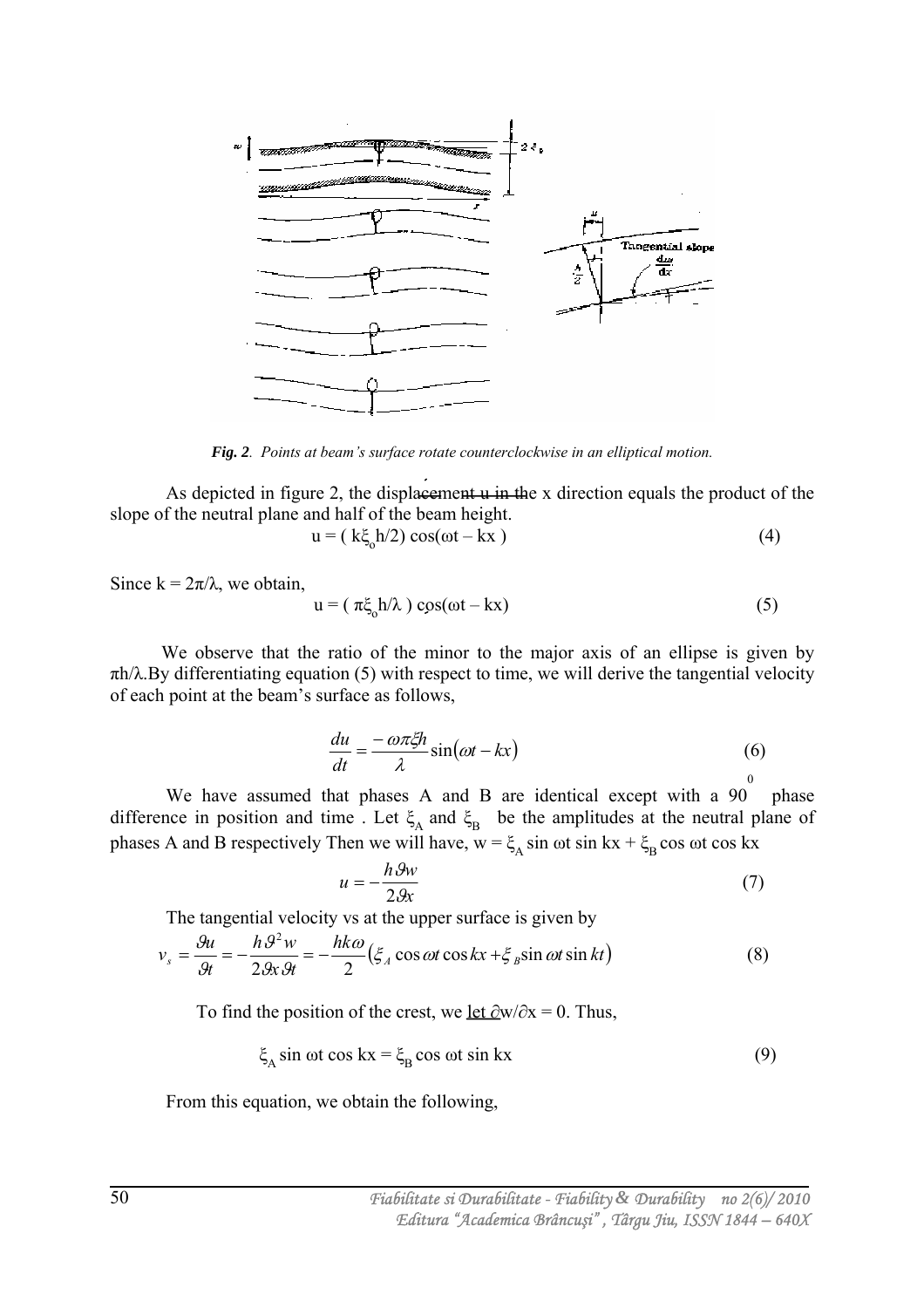$$
\cos kx = \frac{\left(\frac{\xi_B}{\xi_A}\right)\cos wt}{\sqrt{\left[1 + \left(\frac{\xi_B}{\xi_A}\right)\xi_A\right]^2 \cot^2 wt\right]}}
$$
(10)

$$
\sin kx \frac{1}{\sqrt{1 + \left(\xi_B / \xi_A\right)^2 \cot^2 wt}}
$$
\n(11)

Substituting these terms into Equation (8), we acquire the tangential velocity at the,

$$
[v_s]_{top} = \frac{-\left(hk \omega/2\right) \xi_A \xi_B}{\sqrt{\left[\xi_A^2 \sin^2 wt + \xi_B^2 \cos^2 wt\right]}}
$$
(12)

Since  $k=2π/λ$ ,

$$
\left[v_s\right]_{top} = \frac{-\left(hk\omega\right)\xi_A\xi_B}{\lambda\sqrt{\left[\xi_A^2\sin^2 wt + \xi_B^2\cos^2 wt\right]}}\tag{13}
$$

When 
$$
\xi_{A} = \xi_{B} = \xi_{o},
$$

$$
[v_{s}]_{top} = \frac{-(hk\omega)\xi_{o}}{\lambda} = \frac{-\left(\frac{h}{2}\right)\xi_{o}\omega}{(\lambda/2\pi)}
$$
(14)

According to Equation (14), we know that the velocity in the transverse direction is equal to *ξ<sup>o</sup>* ω . By knowing this fact, the velocity of the crest is obtained at the end of the shorter arm. Taking moment about the fulcrum point at the neutral plane of the beam, we arrive with the conclusion that the longer arm of the lever has a length  $\lambda$  of divided by  $2\pi$ while the shorter arm has a length h/2. This analogy applied directly to the actual motor where the comb teeth are considered to be short arms of the lever. The comb teeth are regarded as a row of the levers as shown in Figure 3.



*Fig. 3. The 'lever' principle modeling the comb teeth of an ultrasonic motor.* 

#### **3. Conclusions**

1° A rotary ultrasonic motor has a resolution limit. An ultrasonic motor can produce extremely fine position changes until the sub-nanometric field and small variations in operating voltage can be converted into continuous movements;

2° Piezo positioning systems can produce a force of tens of thousands of Newtons (units operating there that can support loads of several tons), making movements with nanometer resolution;

3° Experimentally it is found that ultrasonic motors have a response time of microseconds Odin;